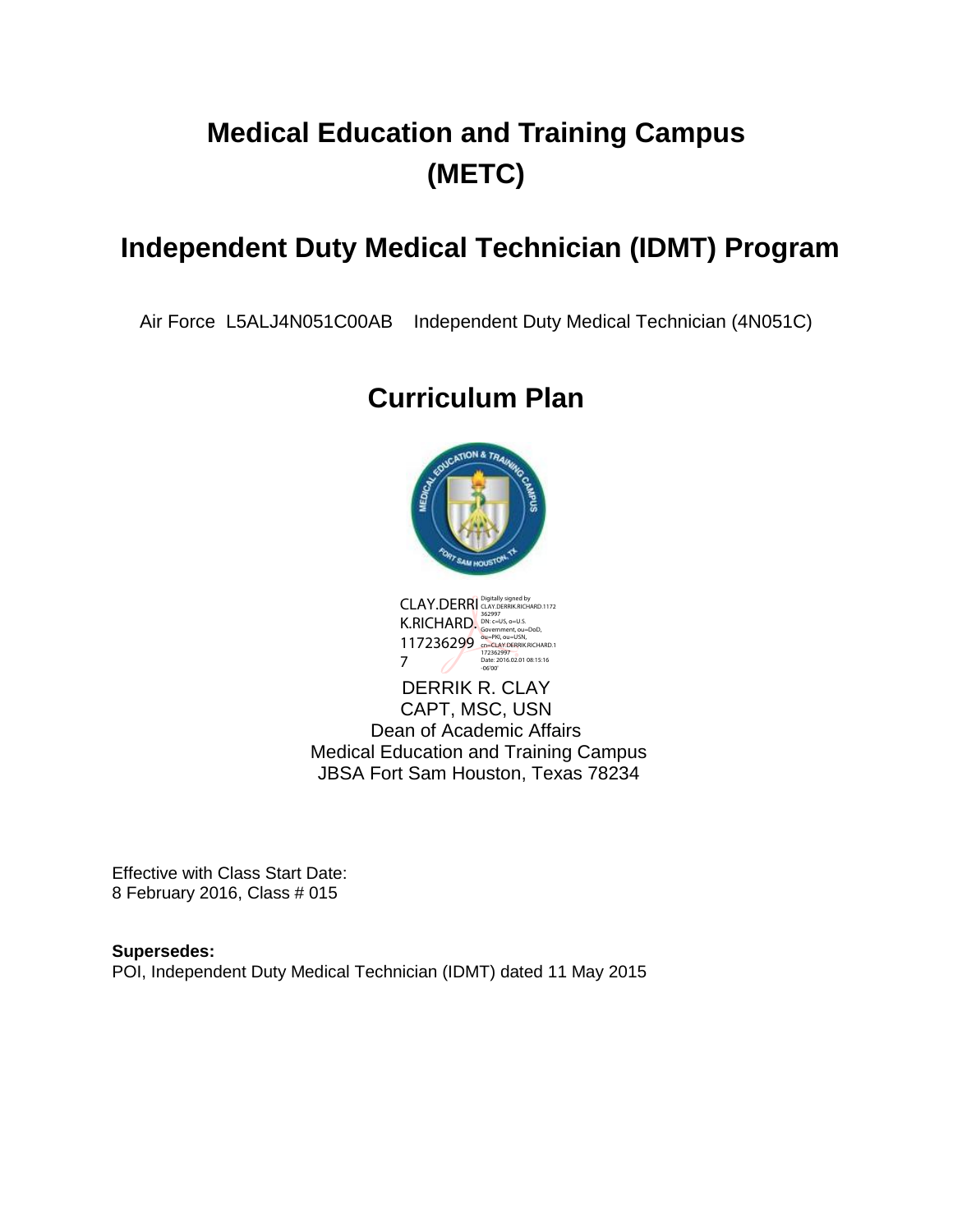| Faculty Qualifications: |  |
|-------------------------|--|
|                         |  |
|                         |  |
|                         |  |
|                         |  |
|                         |  |
|                         |  |
|                         |  |
|                         |  |
|                         |  |
|                         |  |
|                         |  |
|                         |  |
|                         |  |
|                         |  |

## **Contents**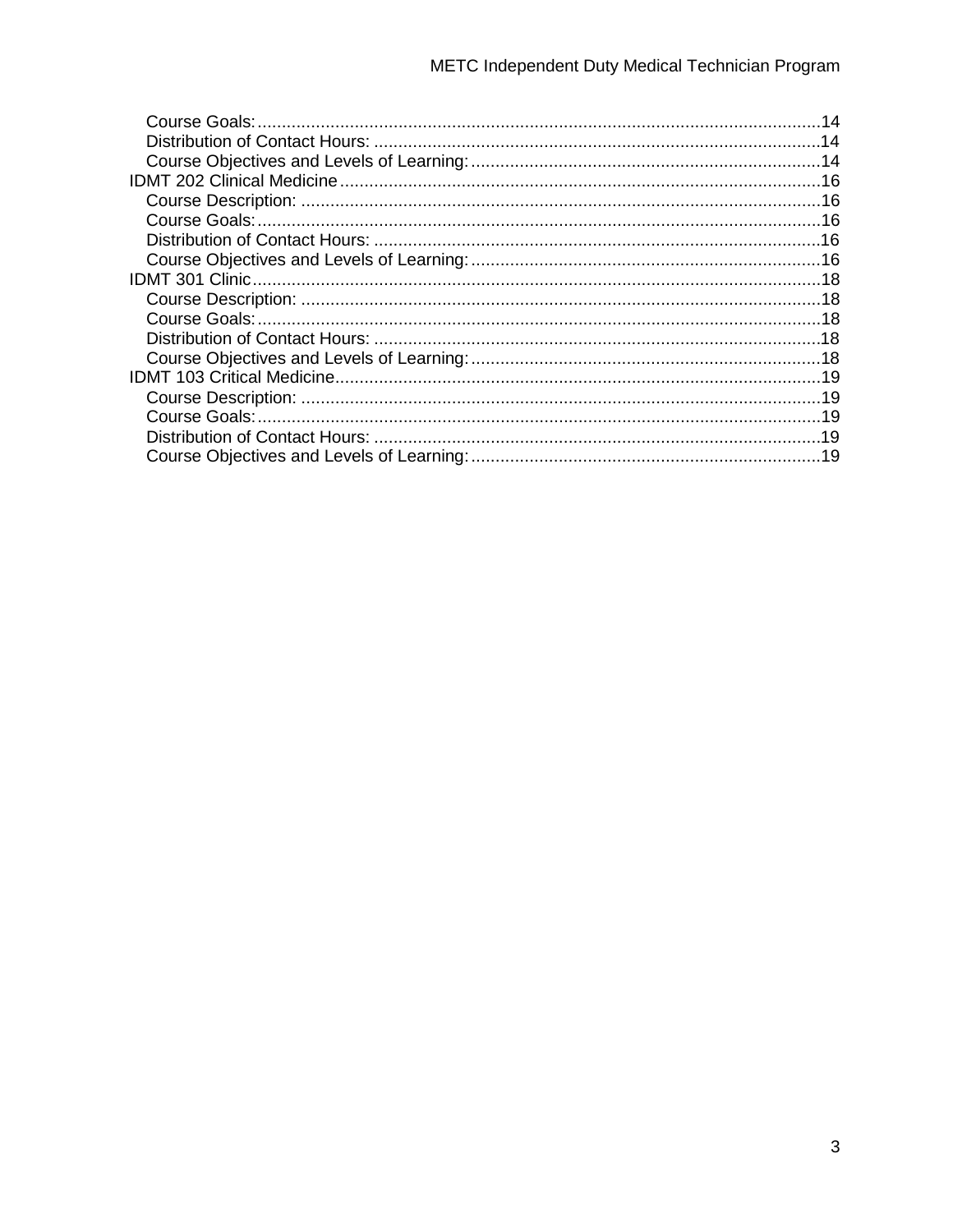## **Change Record**

| <b>Item to Change</b> | <b>Description</b> | Date<br>Approved |
|-----------------------|--------------------|------------------|
|                       |                    |                  |
|                       |                    |                  |
|                       |                    |                  |
|                       |                    |                  |
|                       |                    |                  |

Note: Any time there is a change to the Curriculum Plan annotate the change number and approval date to the Change Record.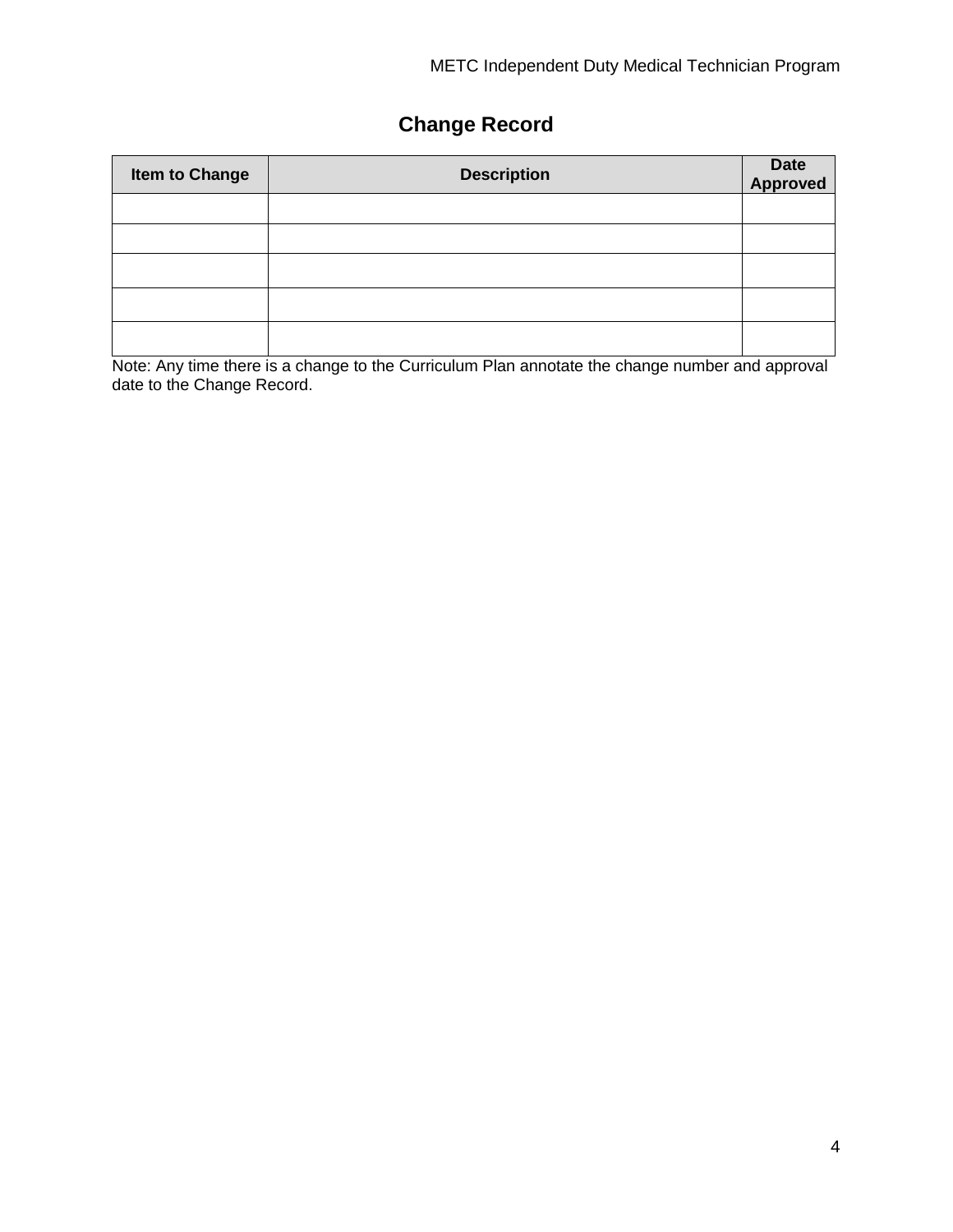## **Section 1: General Program Information**

## **Program Description:**

The instructional design of this course is group-paced. Provides mandatory training for members of the 4N0X1 career field prior to being assigned to operate a medical aid station at a remote or isolated duty station; provide medical support to a non-medical field unit; or provide medical support to other government agencies and joint service missions as directed by DoD. Course instruction includes: obtaining medical histories, examining, assessing, treating and documenting patient care encounters. Includes training in emergency medical, dental, and surgical procedures to stabilize patient condition until evacuation for definitive care can occur. Provides general knowledge and procedural skill in medical administration. Monitoring medical aspects of special interest programs and health promotions. Provides instruction on advanced medication administration and dispensary operation IAW AFI 44-103, and low complexity laboratory procedures. Also, addresses procedures for conducting preventive medicine and food safety inspection in lieu of public health and bioenvironmental health personnel. Upon completion, the graduate is eligible for CCAF hours, NREMT continuing education hours, and the training also qualifies as NREMT Refresher Training, Graduate is awarded the "C" shred on the AFSC (4N0X1C) and assigned a National Provider Identifier.

### **Enrollment Data:**

Minimum Enroll: 6 Maximum Enroll:12 Programmed: 12 Entry Interval: 16

## **Program Goal(s):**

Renders medical, dental, and emergency treatment at home station, deployed locations, remote sites and alternate care locations. Recommends and coordinates evacuations for definitive medical treatment. Performs pharmacy, laboratory, bioenvironmental, immunizations, public health, medical logistics and medical administration duties. Establishes preceptorship and provides forward area health care IAW applicable guidelines in an austere or bare-base environment.

#### **PDS Code Phase I:**

OW7

**Security Classification:** Unclassified

## **Instructional Design:**

Group Paced

## **Accreditation Statement(s):**

This program is evaluated for credit through the Community College of the Air Force (CCAF). The Medical Education and Training Campus is accredited by the Council on Occupational Education (COE).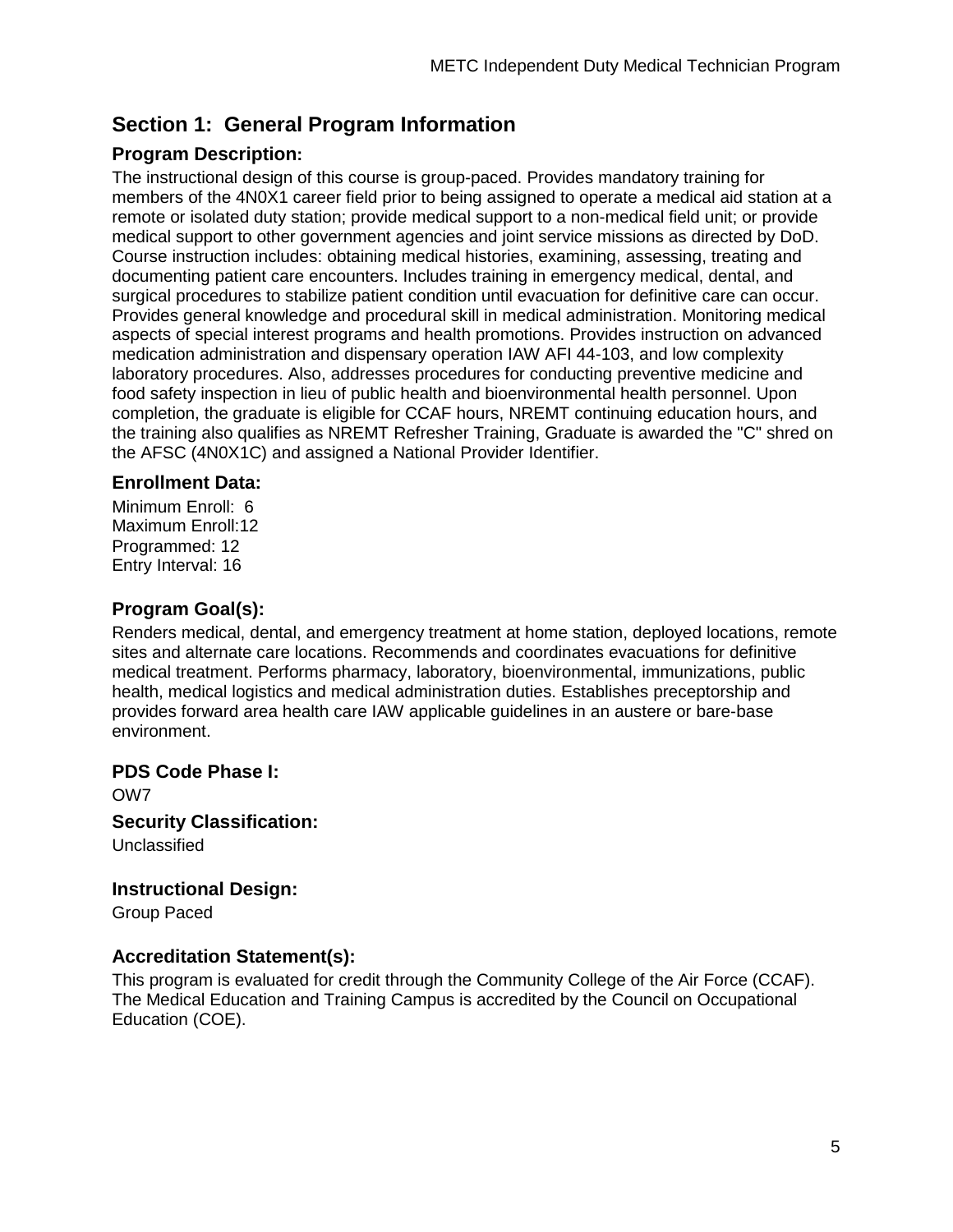Community College of the Air Force (CCAF) 100 South Turner Blvd Maxwell-Gunter AFB, AL 36114-3011 (334) 649-5000 <http://www.au.af.mil/au/barnes/ccaf/accreditation.asp>

Council on Occupational Education (COE) www.council.org

### **Student Prerequisites:**

Air Force specific: Air Force specific: See the Education & Training Course Announcements (ETCA) site:

https://etca.randolph.af.mil/default1.asp

- 1. Prior qualification in and possession of PAFSC 4N051/71 and 3 years' experience practicing as a 4N0XX with two years of direct patient care time.
- 2. Normal color vision as defined in AFI 48-123, Medical Examinations and Standards.
- 3. Profile consistent with WWD
- 4. Completion of IDMT prerequisite checklist

### **Program Synopsis by Course:**

This program consists of multiple courses. All courses must be completed successfully to pass this program.

#### **IDMT 101 Non-Clinical Responsibilities**

Introductory course in medical administration, Bioenvironmental Engineering, and Public Health. Instruction defines administrative scope of practice, operational reporting, records management, administration of various medical programs, principles of public health, preventive medicine, food and water safety, industrial hygiene, occupational health, and epidemiology.

Prerequisite(s)**:** None

#### **IDMT 201 Anatomy, Physiology, and Physical Exams**

This course outlines anatomy, physiology and techniques necessary to complete a comprehensive physical examination of the human body.

Prerequisite(s)**:** CDC 4N051 Vol. 3, Anatomy and Physiology.

## **IDMT 102 Field Medicine**

This course focuses on medical care conducted in a field setting, independent from a medical treatment facility. Includes advanced airway management, triage, CBRN casualty management, intravenous therapy and evacuation, emergency management of environmental injuries, poisonous bites and stings, child birth, and victims of violent crimes.

Prerequisite(s)**:** Admission into the program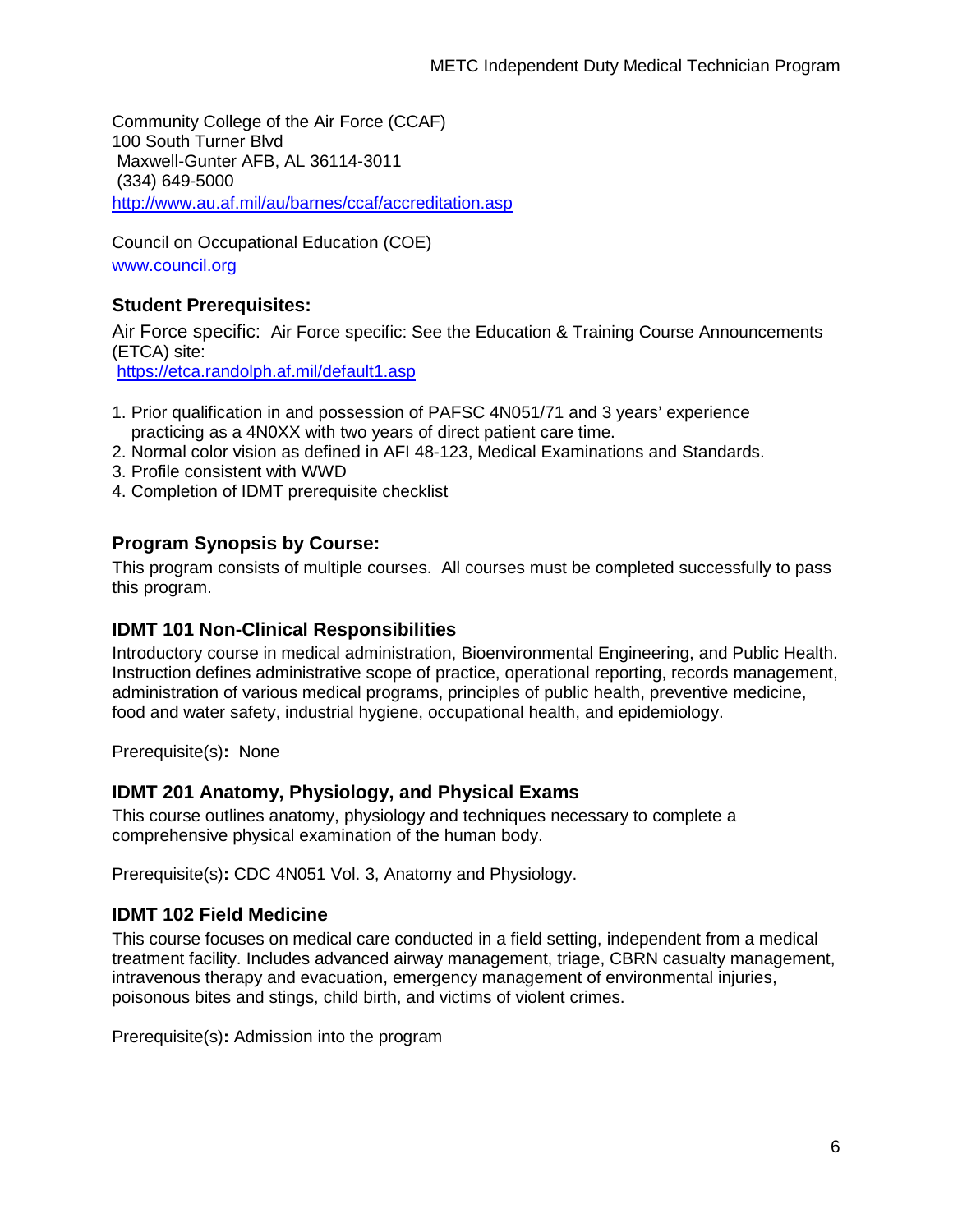### **IDMT 202 Clinical Medicine**

This course provides pharmacology, basic laboratory assessments, and systemic review of signs, symptoms, and treatments of medical conditions likely to be encountered in military populations.

Prerequisite(s)**:** IDMT 102, CDC 4N051 Vol. 3, Anatomy and Physiology.

#### **IDMT 301 Clinical Applications**

Provides students with hands-on training and evaluation in an acute care setting under the purview of a licensed medical provider.

Prerequisite(s): IDMT 201, IDMT 202, CDC 4N051 Vol. 3, Anatomy and Physiology

#### **IDMT 103 Critical Medicine**

Two-part course focuses on management of multi-system trauma patients and patients requiring emergency cardiac care.

Prerequisite(s): Current Basic Life Support and NREMT certifications, IDMT 301

| Course             | <b>Course Title</b>                                  | Did | Lab/<br>Prac   | Clin | <b>WTest</b>   | PTest/<br><b>PPC</b> | Other | Req'd<br>Act. | Total |
|--------------------|------------------------------------------------------|-----|----------------|------|----------------|----------------------|-------|---------------|-------|
| <b>IDMT</b><br>101 | Non-Clinical<br><b>Responsibilities</b>              | 24  | 5              |      | $\overline{2}$ | 3                    |       |               | 34    |
| <b>IDMT</b><br>201 | Anatomy,<br>Physiology, and<br><b>Physical Exams</b> | 56  | 51             |      | 4              | 10                   |       |               | 121   |
| <b>IDMT</b><br>102 | <b>Field Medicine</b>                                | 17  | 9              |      | $\overline{2}$ | 3                    |       |               | 31    |
| <b>IDMT</b><br>202 | <b>Clinical Medicine</b>                             | 159 | $\overline{2}$ |      | 6              | 1                    |       |               | 168   |
| <b>IDMT</b><br>301 | Clinical<br>Applications                             | 6   | 60             |      |                | 60                   |       |               | 126   |
| <b>IDMT</b><br>103 | <b>Critical Medicine</b>                             |     | 28             |      |                | 4                    | 5     |               | 37    |
|                    | <b>TOTAL</b>                                         | 262 | 155            |      | 14             | 81                   | 5     |               | 517   |

#### **Program Length Courses**

|                   | Kev          |                                      |  |  |  |  |  |  |  |
|-------------------|--------------|--------------------------------------|--|--|--|--|--|--|--|
| <b>Didactic</b>   | Did          | Instructor/self-paced formats for    |  |  |  |  |  |  |  |
|                   |              | dissemination of information         |  |  |  |  |  |  |  |
| Lab/Practical     | $L$ ab/      | Demonstration/hands-on practice      |  |  |  |  |  |  |  |
|                   | Prac         |                                      |  |  |  |  |  |  |  |
| Clinical          | Clin         | Patient care or other supervised     |  |  |  |  |  |  |  |
|                   |              | work experience                      |  |  |  |  |  |  |  |
| Written or        | <b>WTest</b> | Formal written/hands-on student      |  |  |  |  |  |  |  |
| Practical         | PTest        | assessments, includes time for       |  |  |  |  |  |  |  |
| Test              |              | pre-test review & post-test critique |  |  |  |  |  |  |  |
| Other             | Other        | All other formats for instruction    |  |  |  |  |  |  |  |
| Required          | Reg'd        | All other non-instruction activities |  |  |  |  |  |  |  |
| <b>Activities</b> |              |                                      |  |  |  |  |  |  |  |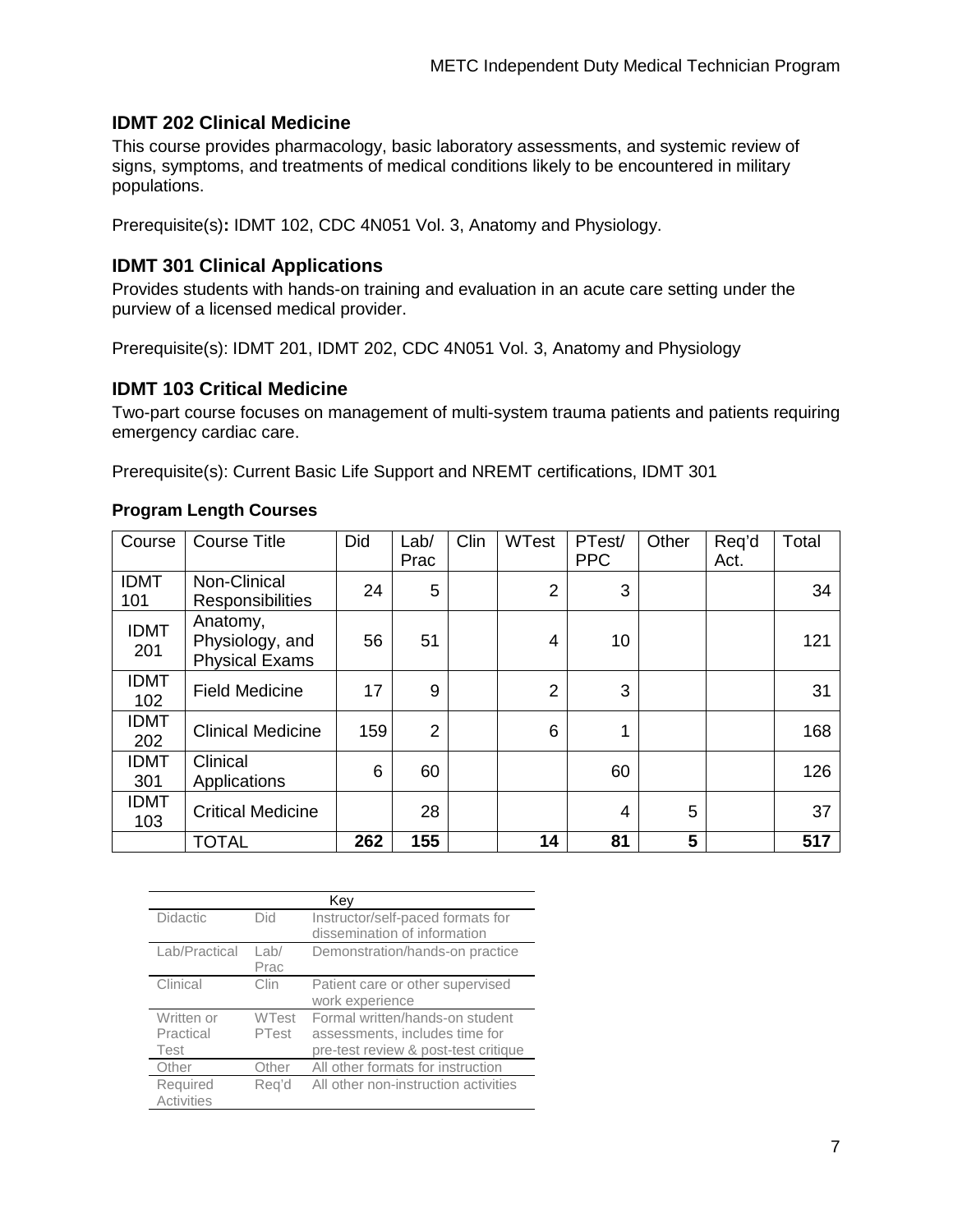| <b>Course</b>      | <b>Course Title</b>                              | <b>Did</b> | Lab/ Prac   | <b>Clin</b> | <b>WTest</b> | <b>PTest</b> | <b>Other</b> | Req'd<br>Act. |
|--------------------|--------------------------------------------------|------------|-------------|-------------|--------------|--------------|--------------|---------------|
| <b>IDMT</b><br>101 | Non-Clinical<br>Responsibilities                 | 1:12       | 1:12<br>1:6 |             | 1:12         | 1:12<br>1:6  |              |               |
| <b>IDMT</b><br>201 | Anatomy,<br>Physiology,<br>and Physical<br>Exams | 1:12       | 1:6         |             | 1:12         | 1:1          |              |               |
| <b>IDMT</b><br>102 | <b>Field Medicine</b>                            | 1:12       | 1:1<br>2:12 |             | 1:12         | 1:12<br>2:12 |              |               |
| <b>IDMT</b><br>202 | Clinical<br>Medicine                             | 1:12       |             |             | 1:12         |              |              |               |
| <b>IDMT</b><br>301 | Clinic<br>Applications                           | 1:12       | 2:4         |             |              | 2:4          |              |               |
| <b>IDMT</b><br>103 | Critical<br>Medicine                             |            | 1:4<br>2:12 |             |              | 1:4<br>2:12  | 1:12         |               |
|                    | <b>TOTAL</b>                                     |            |             |             |              |              |              |               |

## **Program Instructor – Student Ratios \***

\*Note: Ensure that the ratios are listed for each course in this table

## **Program Length Peacetime:**

<span id="page-7-1"></span><span id="page-7-0"></span>-

|                    |                            | <b>METC</b> | Army | <b>Navy</b> | Air<br><b>Force</b> | <b>Coast Guard</b> |
|--------------------|----------------------------|-------------|------|-------------|---------------------|--------------------|
|                    | <b>Didactic</b>            | 262         |      |             | 262                 |                    |
|                    | Lab/Practical              | 155         |      |             | 155                 |                    |
|                    | Written Test <sup>2</sup>  | 14          |      |             | 14                  |                    |
| <b>Phase I</b>     | <b>Practical Test/PPC</b>  | 81          |      |             | 81                  |                    |
| Hours <sup>1</sup> | Army Specific STX          |             |      |             |                     |                    |
|                    | Other (admin)              |             |      |             | 5                   |                    |
|                    | <b>Required Activities</b> |             |      |             |                     |                    |
|                    |                            | 512         |      |             | 517                 |                    |
|                    | <b>Didactic</b>            |             |      |             |                     |                    |
|                    | Lab/Practical              |             |      |             |                     |                    |
| <b>Clinical/</b>   | Clinical                   |             |      |             |                     |                    |
| <b>Phase II</b>    | Written Test               |             |      |             |                     |                    |
| <b>Hours</b>       | <b>Practical Test</b>      |             |      |             |                     |                    |
|                    | Other (admin)              |             |      |             |                     |                    |
|                    | <b>Required Activities</b> |             |      |             |                     |                    |
|                    |                            |             |      |             |                     |                    |
| <b>Total Hours</b> |                            | 512         |      |             | 517                 |                    |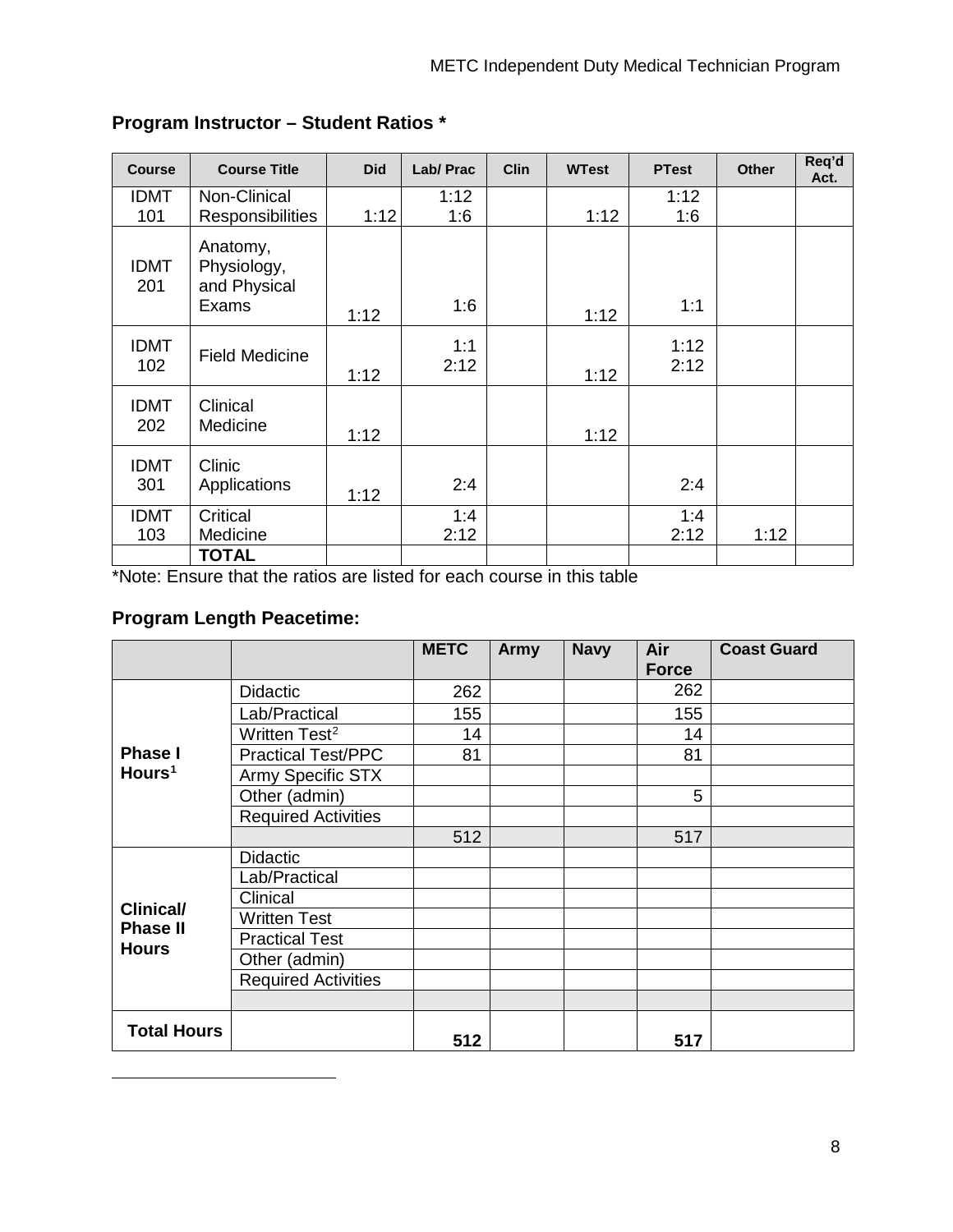$1$  An 8 hour training day is the standard; exceptions are noted

<sup>2</sup> Time for end of course critique included in hours for last written exam in each course

#### **Program Length Mobilization/Wartime:**

|              |                            | <b>METC</b> | Army | <b>Navy</b> | Air<br><b>Force</b> | <b>Coast Guard</b> |
|--------------|----------------------------|-------------|------|-------------|---------------------|--------------------|
|              | <b>Didactic</b>            |             |      |             |                     |                    |
|              | Lab/Practical              |             |      |             |                     |                    |
| Phase I      | <b>Written Test</b>        |             |      |             |                     |                    |
| Hours        | <b>Practical Test</b>      |             |      |             |                     |                    |
|              | Other                      |             |      |             |                     |                    |
|              | <b>Required Activities</b> |             |      |             |                     |                    |
|              |                            |             |      |             |                     |                    |
|              | <b>Didactic</b>            |             |      |             |                     |                    |
|              | Lab/Practical              |             |      |             |                     |                    |
| Clinical/    | Clinical                   |             |      |             |                     |                    |
| Phase II     | <b>Written Test</b>        |             |      |             |                     |                    |
| <b>Hours</b> | <b>Practical Test</b>      |             |      |             |                     |                    |
|              | Other                      |             |      |             |                     |                    |
|              | <b>Required Activities</b> |             |      |             |                     |                    |
|              |                            |             |      |             |                     |                    |
| <b>Total</b> |                            |             |      |             |                     |                    |

#### **Faculty Qualifications:**

Instructors must have completed the METC Orientation, Instructor Competency Develop Training (ICDT) and equivalent Service instructor course. Instructors also must have completed a teaching internship and have all appropriate subject-matter qualifications. They must possess the following instructor credentials for their respective services: T44F3/T43/T4N091/T4N071C Instructors must possess at least an Associate's degree or be within twelve months of completion of all degree requirements upon arrival to METC.

Air Force Specific: Refer to the current Air Force Enlisted Classification Directory (AFECD) at: https://gum.afpc.randolph.af.mil/

In the search box, enter "Enlisted Classification" to access most recent directory.

## **Prior to beginning teaching in METC, instructors:**

#### **Enlisted Instructors must:**

- 1. Graduate from the Air Force's IDMT Course.
- 2. Complete basic instructor training course and METC faculty orientation.
- 3. Possess current BLS and EMT certification.
- 4. Attain Associate's degree or within 12 credit hours to be completed within 12 months.
- 5. Complete PHTLS/ACLS Instructor certification prior to teaching related topics.

#### **Officer Instructors must:**

- 1. Complete basic instructor training course and METC faculty orientation.
- 2. Possess current BLS, and ACLS certification.
- 3. Possess current board certification for specialty.
- 4. Complete PHTLS/ACLS Instructor certification prior to teaching related topics.
- 5. Obtain credentials/privileges at host medical treatment facility prior to teaching in clinic.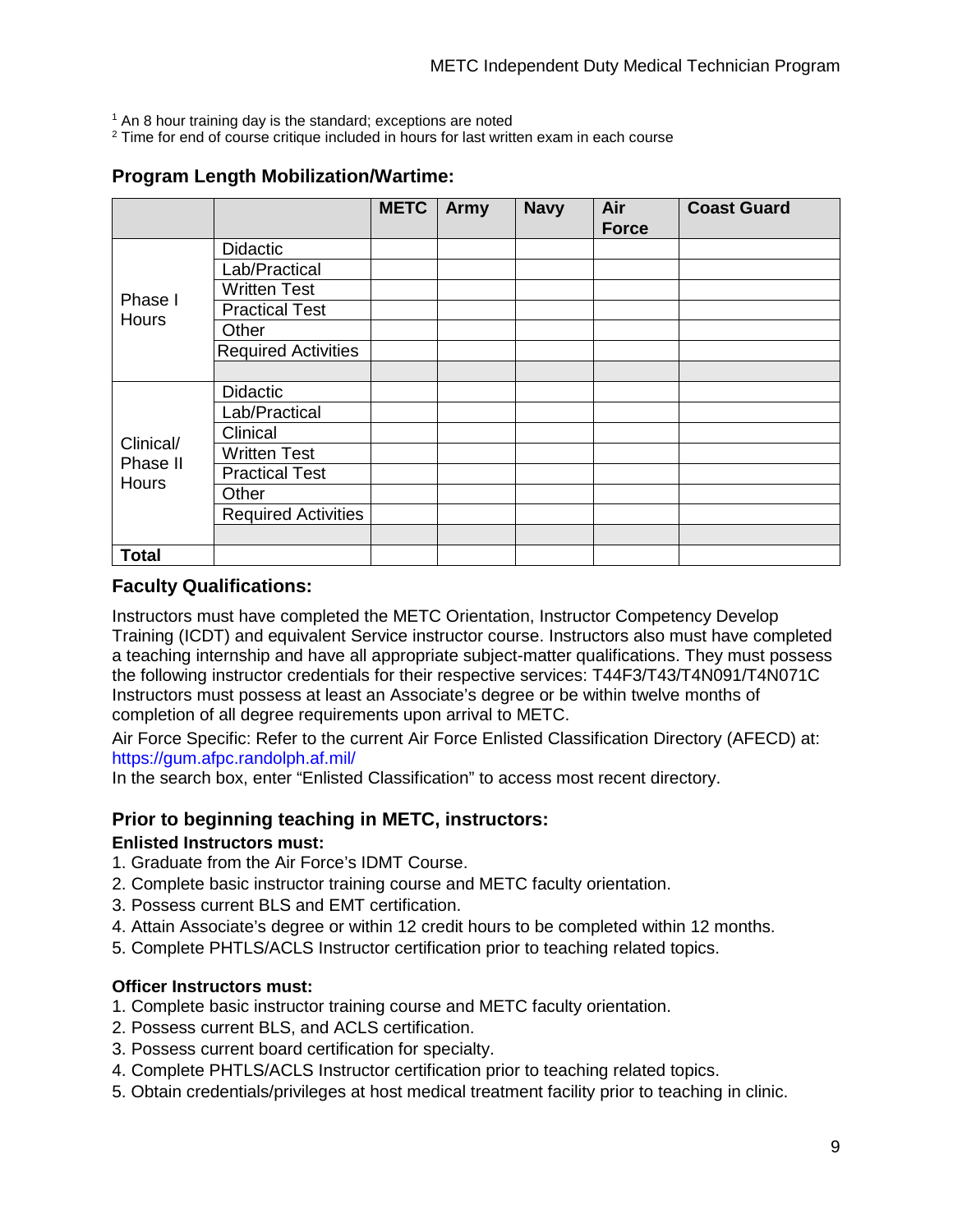## **Section 2: Course Descriptions and Objectives**

#### **IDMT 101 Non-Clinical Responsibilities**

#### **Course Description:**

Introductory course in medical administration, Bioenvironmental Engineering, and Public Health. Instruction defines administrative scope of practice, operational reporting, records management, administration of various medical programs, principles of public health, preventive medicine, food and water safety, industrial hygiene, occupational health, and epidemiology.

#### **Course Goals:**

Identify basic facts and state principles pertaining to various IDMT non-clinical responsibilities.

#### **Distribution of Contact Hours:**

| Unit#           | <b>Unit Title</b>          | <b>Did</b>     | Lab/<br>Prac | <b>Clin</b> | <b>WTest</b>   | <b>PTest</b> | <b>Other</b> | Req'd<br>Act. | <b>Total</b>   |
|-----------------|----------------------------|----------------|--------------|-------------|----------------|--------------|--------------|---------------|----------------|
|                 | Welcome and                | $\overline{2}$ |              |             |                |              |              |               | $\overline{2}$ |
|                 | Orientation                |                |              |             |                |              |              |               |                |
| 1               | <b>IDMT Admin</b>          | $\overline{2}$ |              |             |                |              |              |               | $\overline{2}$ |
| 2               | <b>Medical Record</b>      | 1              | 1            |             |                | 1            |              |               | 3              |
|                 | <b>Systems</b>             |                |              |             |                |              |              |               |                |
| 3               | <b>Record Actions</b>      | 3              |              |             |                |              |              |               | 3              |
| $\overline{4}$  | Administrative             | 1              |              |             |                |              |              |               | 1              |
|                 | Support                    |                |              |             |                |              |              |               |                |
| 5               | Operational                | 3              |              |             |                |              |              |               | 3              |
|                 | Reporting                  |                |              |             |                |              |              |               |                |
| $6\phantom{1}6$ | Drug Demand                | $\overline{2}$ |              |             |                |              |              |               | $\overline{2}$ |
|                 | <b>Reduction Program</b>   |                |              |             |                |              |              |               |                |
| $\overline{7}$  | <b>Occupational Health</b> | $\overline{2}$ |              |             |                |              |              |               | $\overline{2}$ |
| 8               | Cummunicable               | 1              |              |             |                |              |              |               |                |
|                 | <b>Disease Prevention</b>  |                |              |             |                |              |              |               |                |
|                 | and Monitoring             |                |              |             |                |              |              |               |                |
| 9               | <b>Inspect Public</b>      | $\overline{2}$ | 3            |             |                | 1            |              |               | 8              |
|                 | <b>Gathering Places</b>    |                |              |             |                |              |              |               |                |
| 10              | <b>Water Surveillance</b>  | 1              | 1            |             |                | 1            |              |               | 3              |
| 11              | Waste Management           | 1              |              |             |                |              |              |               | 1              |
| 12              | Medical Intelligence       | 1              |              |             |                |              |              |               | 1              |
|                 | <b>Written Test/Review</b> | $\overline{2}$ |              |             | $\overline{2}$ |              |              |               | $\overline{2}$ |
| <b>Total</b>    |                            | 24             | 5            |             | $\overline{2}$ | 3            |              |               | 34             |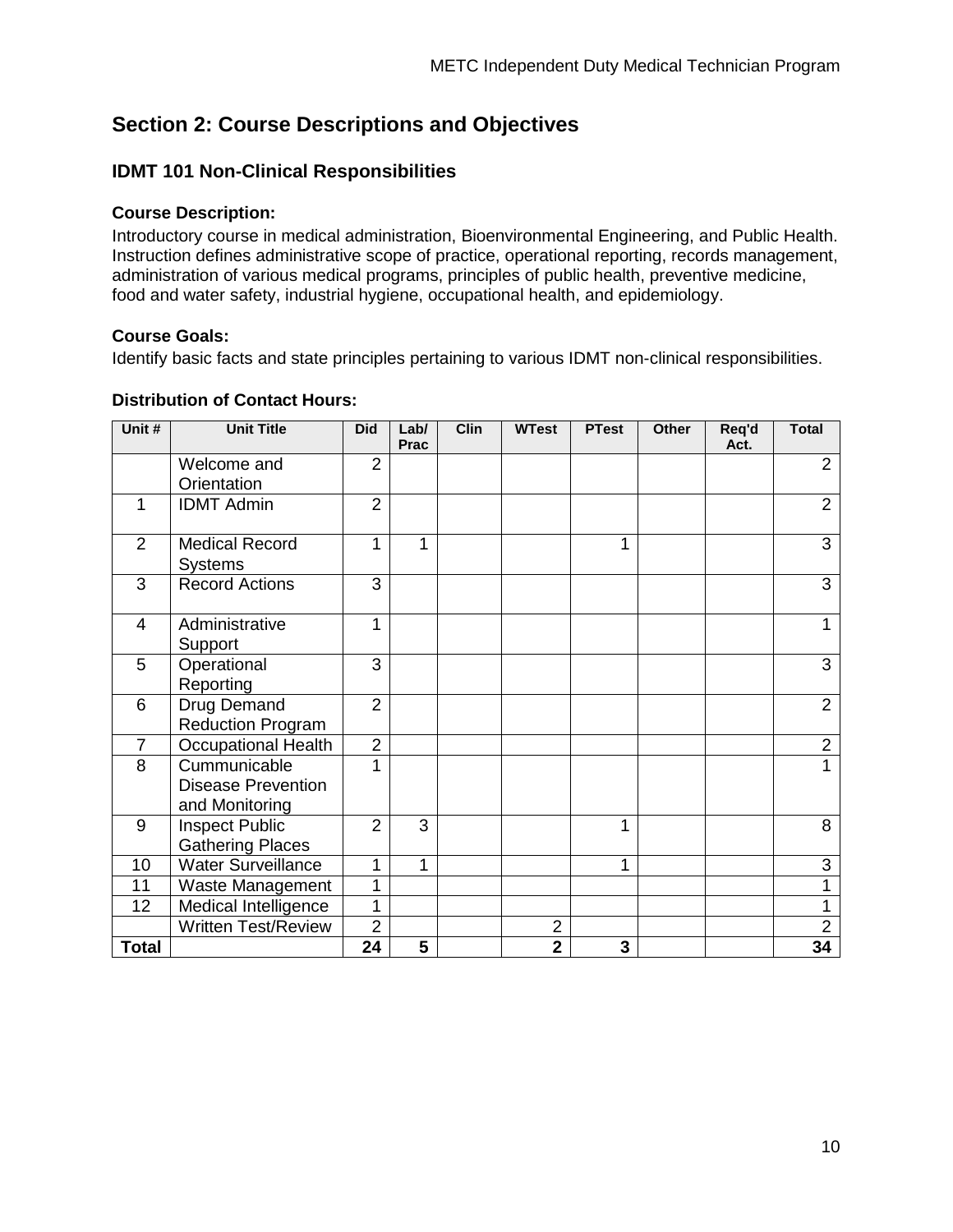| Learning<br>Objective #   | <b>Lesson Name</b>                                     | Lesson<br><b>Objective</b>                                                                                      |                                                                                                                                                |  | <b>Level of Learning</b> |                  |  |
|---------------------------|--------------------------------------------------------|-----------------------------------------------------------------------------------------------------------------|------------------------------------------------------------------------------------------------------------------------------------------------|--|--------------------------|------------------|--|
|                           |                                                        |                                                                                                                 | <b>Cognitive</b>                                                                                                                               |  | <b>Psychomotor</b>       | <b>Affective</b> |  |
| <b>Unit 1: IDMT Admin</b> |                                                        |                                                                                                                 |                                                                                                                                                |  |                          |                  |  |
| 1.1.1                     | <b>Career Field Based</b><br>Administration            | based administration                                                                                            | Identify the relationship between<br>basic facts and general principles<br>with regard to IDMT career field                                    |  | C <sub>2</sub>           |                  |  |
|                           | <b>Unit 2: Medical Records Systems</b>                 |                                                                                                                 |                                                                                                                                                |  |                          |                  |  |
| 2.1.1                     | <b>Medical Records</b>                                 | systems                                                                                                         | Identify the relationship between<br>basic facts and general principles<br>with regard to medical records                                      |  |                          |                  |  |
| 2.1.2                     | <b>Medical Records</b>                                 | Demonstrate how to properly                                                                                     | document a military health record                                                                                                              |  |                          | P <sub>3</sub>   |  |
|                           | <b>Unit 3: Record Actions</b>                          |                                                                                                                 |                                                                                                                                                |  |                          |                  |  |
| 3.1.1                     | <b>Medical Record</b><br>Actions                       | with regard to record actions                                                                                   | Identify the relationship between<br>basic facts and general principles                                                                        |  | C <sub>2</sub>           |                  |  |
|                           | Unit 4: Administrative Support                         |                                                                                                                 |                                                                                                                                                |  |                          |                  |  |
| 4.1.1                     | Administrative<br>Support                              | administrative actions                                                                                          | Identify the relationship between<br>basic facts and general principles<br>with regard to administrative roles<br>in managing specific medical |  |                          |                  |  |
|                           | <b>Unit 5: Operational Reporting</b>                   |                                                                                                                 |                                                                                                                                                |  |                          |                  |  |
| 5.1.1                     | Operational<br>Reporting                               |                                                                                                                 | Identify the relationship between<br>basic facts and general principles<br>with regard to operational reporting                                |  | C <sub>2</sub>           |                  |  |
|                           | Unit 6: Drug Demand Reduction Program                  |                                                                                                                 |                                                                                                                                                |  |                          |                  |  |
| 6.1.1                     | Drug Demand<br><b>Reduction Program</b>                | Determine the step by step<br>the drug demand reduction<br>program                                              | procedures for the administration of                                                                                                           |  | C <sub>2</sub>           |                  |  |
| 6.2.1                     | <b>Medical Evidence</b><br>Protection                  | Identify operating principles<br>regarding chain of custody<br>determination and medical<br>evidence protection |                                                                                                                                                |  | C <sub>2</sub>           |                  |  |
|                           | <b>Unit 7: Occupational Health</b>                     |                                                                                                                 |                                                                                                                                                |  |                          |                  |  |
| 7.1.1                     | Occupational<br>Health                                 |                                                                                                                 | Identify the relationship between<br>basic facts and general principles<br>with regard to occupational health                                  |  | C <sub>2</sub>           |                  |  |
|                           | Unit 8: Communicable Disease Prevention and Monitoring |                                                                                                                 |                                                                                                                                                |  |                          |                  |  |
| 8.1.1                     | <b>General Principles</b><br>to Public Health          | with regard to public health                                                                                    | Identify the relationship between<br>basic facts and general principles                                                                        |  | C <sub>2</sub>           |                  |  |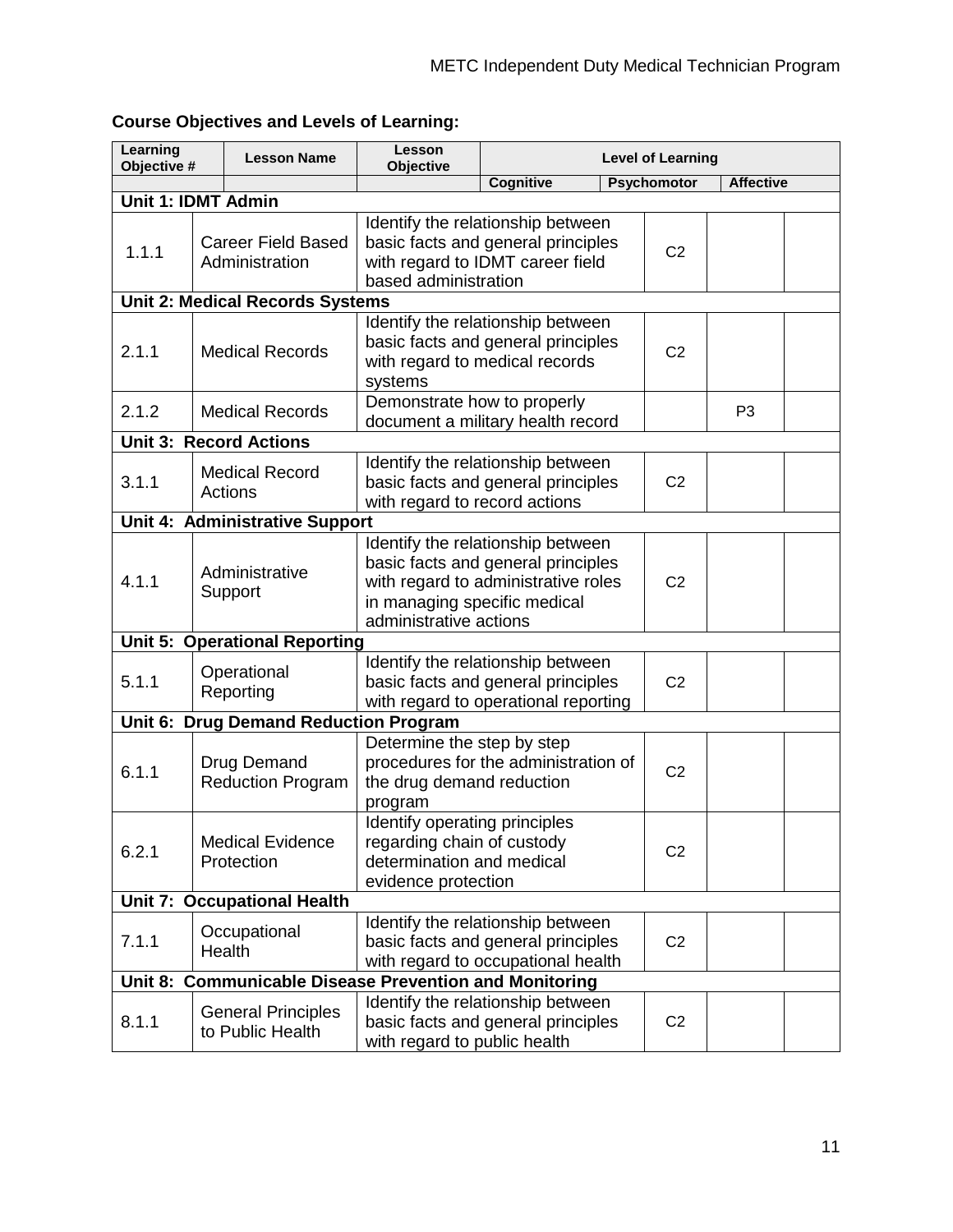| Learning<br>Objective #                                     |       | <b>Lesson Name</b>                             | Lesson<br><b>Objective</b>                                                        |                                                                                                                |                | <b>Level of Learning</b> |                  |  |
|-------------------------------------------------------------|-------|------------------------------------------------|-----------------------------------------------------------------------------------|----------------------------------------------------------------------------------------------------------------|----------------|--------------------------|------------------|--|
|                                                             |       |                                                |                                                                                   | <b>Cognitive</b>                                                                                               |                | Psychomotor              | <b>Affective</b> |  |
| Unit 9: Inspect Public Gathering Places and Food Facilities |       |                                                |                                                                                   |                                                                                                                |                |                          |                  |  |
| 9.1.1                                                       |       | Administer Food<br>Safety Program              |                                                                                   | Administer the food safety program                                                                             |                |                          | P <sub>3</sub>   |  |
| 9.2.1                                                       |       | Inspection of<br>Barber/Beauty<br><b>Shops</b> | Determine step by step procedures<br>for the inspection of barber/beauty<br>shops | C <sub>2</sub>                                                                                                 |                |                          |                  |  |
| 9.3.1                                                       |       | Dormitory<br>Inspections                       |                                                                                   | Determine step by step procedures<br>for the inspection of dormitories                                         |                | C <sub>2</sub>           |                  |  |
| 9.4.1                                                       |       | <b>Other Facilities</b>                        | Identify basic facts about the<br>inspection of public gathering<br>places        |                                                                                                                | C <sub>2</sub> |                          |                  |  |
| <b>Unit 10:</b>                                             |       | <b>Water Surveillance</b>                      |                                                                                   |                                                                                                                |                |                          |                  |  |
| 10.1.1                                                      |       | <b>Water Surveillance</b>                      |                                                                                   | Identify the relationship between<br>basic facts and general principles<br>with regard to water surveillance   |                | C <sub>2</sub>           |                  |  |
| 10.1.2                                                      |       | <b>Water Testing</b>                           | Perform water testing                                                             |                                                                                                                |                |                          | P <sub>3</sub>   |  |
| <b>Unit 11:</b>                                             |       | <b>Waste Management</b>                        |                                                                                   |                                                                                                                |                |                          |                  |  |
| 11.1.1                                                      | Waste | Management                                     |                                                                                   | Identify the relationship between<br>basic facts and general principles<br>with regard to waste management     |                | C <sub>2</sub>           |                  |  |
| <b>Unit 12:</b>                                             |       | <b>Medical Intelligence</b>                    |                                                                                   |                                                                                                                |                |                          |                  |  |
| 12.1.1                                                      |       | Medical<br>Intelligence                        |                                                                                   | Identify the relationship between<br>basic facts and general principles<br>with regard to medical intelligence |                | C <sub>2</sub>           |                  |  |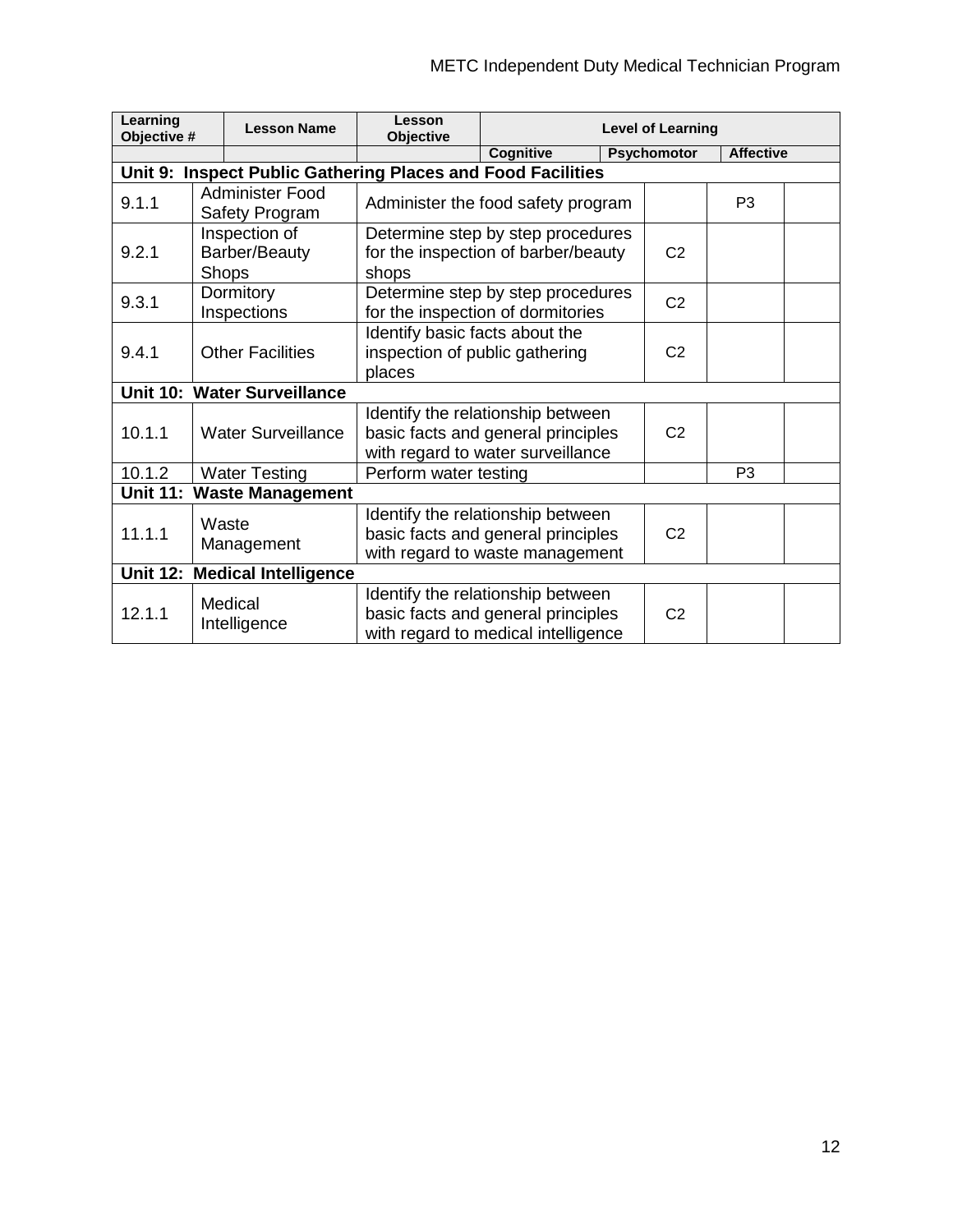#### **IDMT 201 Anatomy, Physiology, and Physical Exams**

#### **Course Description:**

Course outlines anatomy, physiology and techniques necessary to complete a comprehensive physical examination of the human body.

#### **Course Goals:**

To provide a thorough understanding of the the structures and functions of the various human body systems and the proper respective physical examination techniques.

#### **Distribution of Contact Hours:**

| Unit #       | <b>Unit Title</b>             | <b>Did</b> | Lab/<br><b>Prac</b> | <b>Clin</b> | <b>WTest</b> | <b>PTest</b> | <b>Other</b> | Reg'd<br>Act. | Total |
|--------------|-------------------------------|------------|---------------------|-------------|--------------|--------------|--------------|---------------|-------|
|              | Anatomy and<br>Physiology     | 56         |                     |             |              |              |              |               | 56    |
|              | <b>Physical Exams</b>         |            | 51                  |             |              | 10           |              |               | 61    |
|              | Written<br><b>Test/Review</b> |            |                     |             | 4            |              |              |               |       |
| <b>Total</b> |                               | 56         | 51                  |             |              | 10           |              |               | 121   |

| Learning                       | Lesson<br><b>Lesson Name</b><br>Objective #<br><b>Objective</b> |             |                                  |  | <b>Level of Learning</b> |                  |  |
|--------------------------------|-----------------------------------------------------------------|-------------|----------------------------------|--|--------------------------|------------------|--|
|                                |                                                                 |             | Cognitive                        |  | <b>Psychomotor</b>       | <b>Affective</b> |  |
| Unit 1: Anatomy and Physiology |                                                                 |             |                                  |  |                          |                  |  |
| 1.1.1                          | Human Body                                                      |             | Analyze the normal structure and |  |                          |                  |  |
|                                | functions of human body systems<br><b>Systems</b>               |             |                                  |  | C <sub>3</sub>           |                  |  |
|                                | <b>Unit 2: Physical Exams</b>                                   |             |                                  |  |                          |                  |  |
| 2.1.1                          | Perform patient<br>Examinations                                 |             | Perform a patient examination    |  |                          | P3               |  |
| 2.2.1                          | Gynecological                                                   |             | Perform a gynecological          |  |                          |                  |  |
|                                | Exams                                                           | examination |                                  |  |                          | P <sub>2</sub>   |  |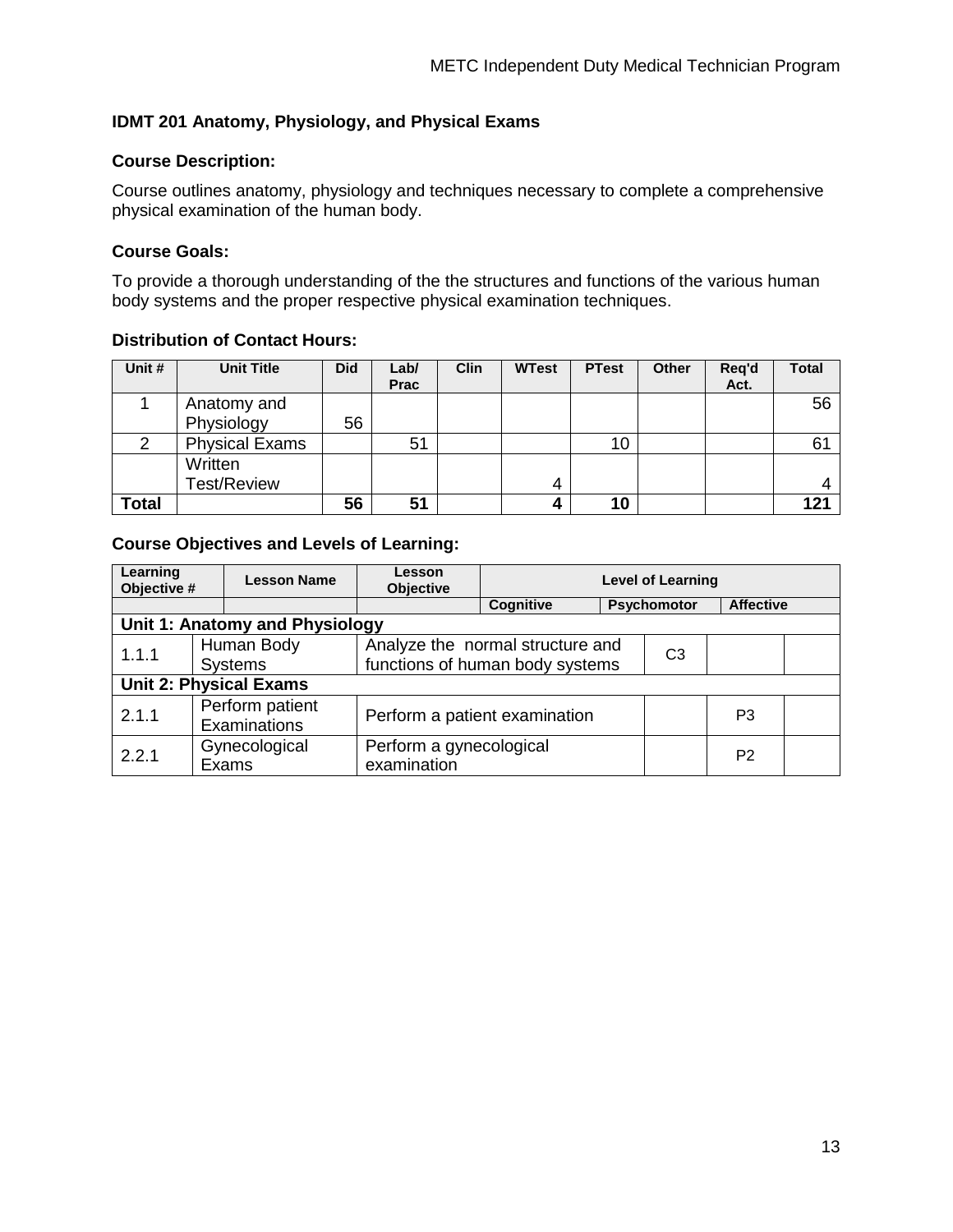#### **IDMT 102 Field Medicine**

#### **Course Description:**

Course focuses on medical care conducted in a field setting, independent from a medical treatment facility. Includes advanced airway management, triage, CBRN casualty management, intravenous therapy and evacuation, emergency management of environmental injuries, poisonous bites and stings, child birth, and victims of violent crimes.

#### **Course Goals:**

To provide a comprehensive overview of the various aspects of field medicine.

#### **Distribution of Contact Hours:**

| Unit # | <b>Unit Title</b>           | <b>Did</b> | Lab/<br><b>Prac</b> | <b>Clin</b> | <b>WTest</b> | <b>PTest</b>   | Other | Reg'd<br>Act. | Total |
|--------|-----------------------------|------------|---------------------|-------------|--------------|----------------|-------|---------------|-------|
|        | <b>Patient Movement and</b> |            |                     |             |              |                |       |               |       |
|        | <b>Field Considerations</b> | 2          |                     |             |              | 1.             |       |               |       |
| 2      | <b>Parental Therapy</b>     |            |                     |             |              |                |       |               |       |
| 3      | <b>Minor Surgical</b>       |            |                     |             |              |                |       |               |       |
|        | Procedures                  |            |                     |             |              |                |       |               |       |
|        | <b>Emergency Medicine</b>   | 8          |                     |             |              |                |       |               | 8     |
| 5      | Airway Management           | 5          | 8                   |             |              | $\overline{2}$ |       |               | 15    |
|        | <b>Written Test/Review</b>  |            |                     |             | 2            |                |       |               | ⌒     |
| Total  |                             | 17         | 9                   |             | $\mathbf{2}$ | 3              |       |               | 31    |

| Learning<br>Objective # | <b>Lesson Name</b>                                | Lesson<br><b>Objective</b>               |                                       |  | <b>Level of Learning</b> |                  |  |
|-------------------------|---------------------------------------------------|------------------------------------------|---------------------------------------|--|--------------------------|------------------|--|
|                         |                                                   |                                          | Cognitive                             |  | Psychomotor              | <b>Affective</b> |  |
|                         | Unit 1: Patient Movement and Field Considerations |                                          |                                       |  |                          |                  |  |
|                         |                                                   |                                          | Identify the relationship between     |  |                          |                  |  |
| 1.1.1                   | <b>Field Medicine</b>                             |                                          | basic facts and general principles    |  |                          |                  |  |
|                         |                                                   | with regard to field medicine            |                                       |  |                          |                  |  |
| 1.2.1                   | <b>Field Triage</b>                               | Perform field triage                     |                                       |  |                          | P <sub>3</sub>   |  |
|                         | <b>Unit 2: Parenteral Therapy</b>                 |                                          |                                       |  |                          |                  |  |
|                         |                                                   | Analyze the administration of            |                                       |  |                          |                  |  |
| 2.1.1                   | <b>Parenteral Therapy</b>                         | parenteral therapy                       |                                       |  | C <sub>3</sub>           |                  |  |
|                         |                                                   | <b>Unit 3: Minor Surgical Procedures</b> |                                       |  |                          |                  |  |
|                         |                                                   |                                          | Identify operating principles for the |  |                          |                  |  |
| 3.1.1                   | <b>Minor Surgery</b>                              | performance of minor surgical            |                                       |  | C <sub>2</sub>           |                  |  |
|                         |                                                   | procedures                               |                                       |  |                          |                  |  |
|                         | <b>Unit 4: Emergency Medicine</b>                 |                                          |                                       |  |                          |                  |  |
|                         |                                                   |                                          | Identify the relationship between     |  |                          |                  |  |
|                         | <b>Emergency Field</b>                            |                                          | basic facts and general principles    |  |                          |                  |  |
| 4.1.1                   | Medicine                                          |                                          | with regard to emergency field        |  | C <sub>2</sub>           |                  |  |
|                         |                                                   | medicine                                 |                                       |  |                          |                  |  |
|                         |                                                   |                                          | Identify the relationship between     |  |                          |                  |  |
| 4.2.1                   | <b>Victims of Violent</b>                         |                                          | basic facts and general principles    |  | C <sub>2</sub>           |                  |  |
|                         | Crimes                                            |                                          | with regard to the management of      |  |                          |                  |  |
|                         |                                                   | victims of violent crimes                |                                       |  |                          |                  |  |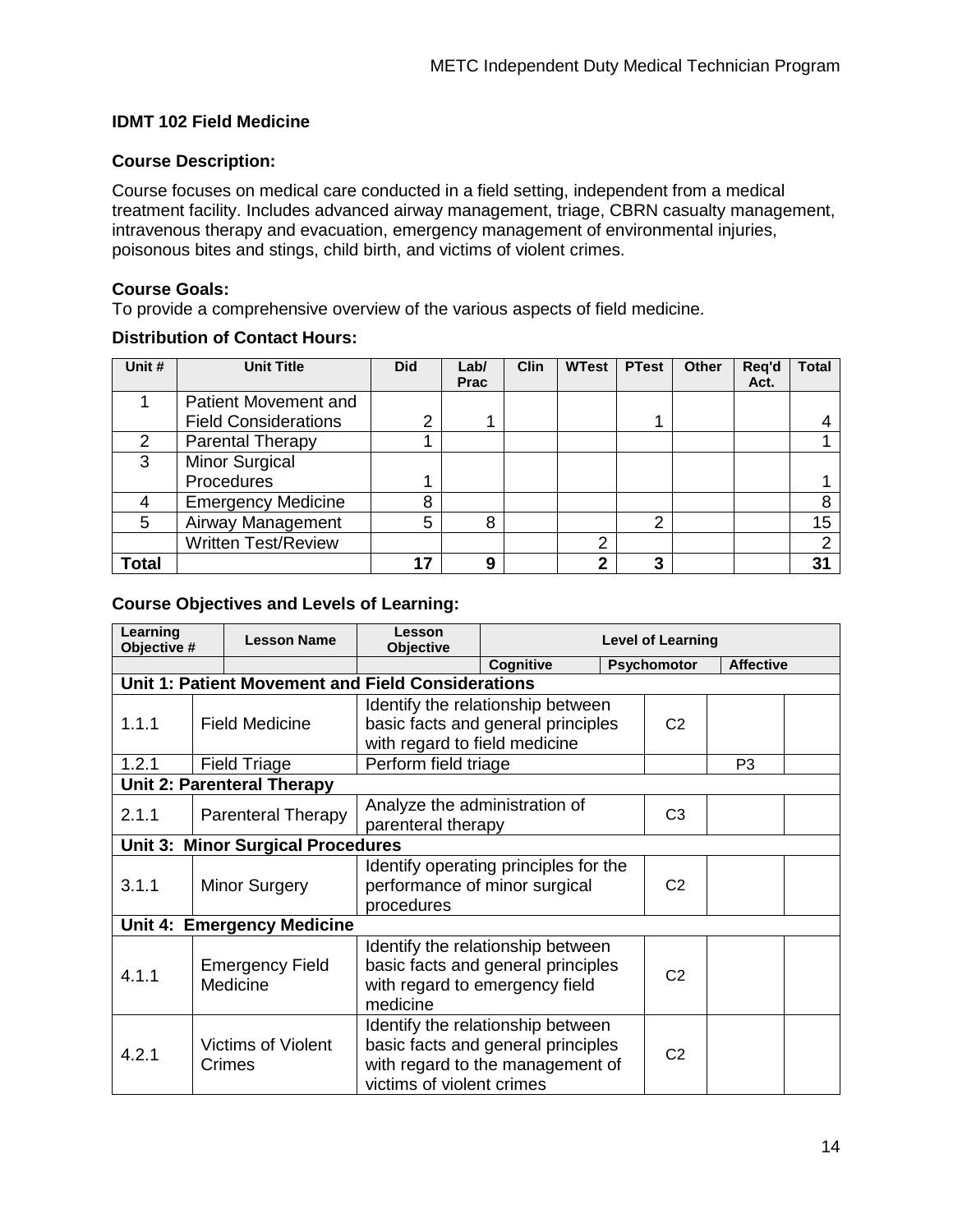| Learning<br>Objective # |  | <b>Lesson Name</b>                   | Lesson<br><b>Objective</b>            |                                                                        |                  | <b>Level of Learning</b> |    |  |
|-------------------------|--|--------------------------------------|---------------------------------------|------------------------------------------------------------------------|------------------|--------------------------|----|--|
|                         |  |                                      | <b>Cognitive</b>                      | Psychomotor                                                            | <b>Affective</b> |                          |    |  |
| 4.3.1                   |  | Obstetrical<br>Emergency             | emergencies                           | Determine step by step procedures<br>for the management of obstetrical |                  | C <sub>2</sub>           |    |  |
|                         |  | Unit 5: Airway Management            |                                       |                                                                        |                  |                          |    |  |
| 5.1.1                   |  | <b>Advanced Airway</b><br>Management | Perform advanced airway<br>management |                                                                        |                  |                          | P3 |  |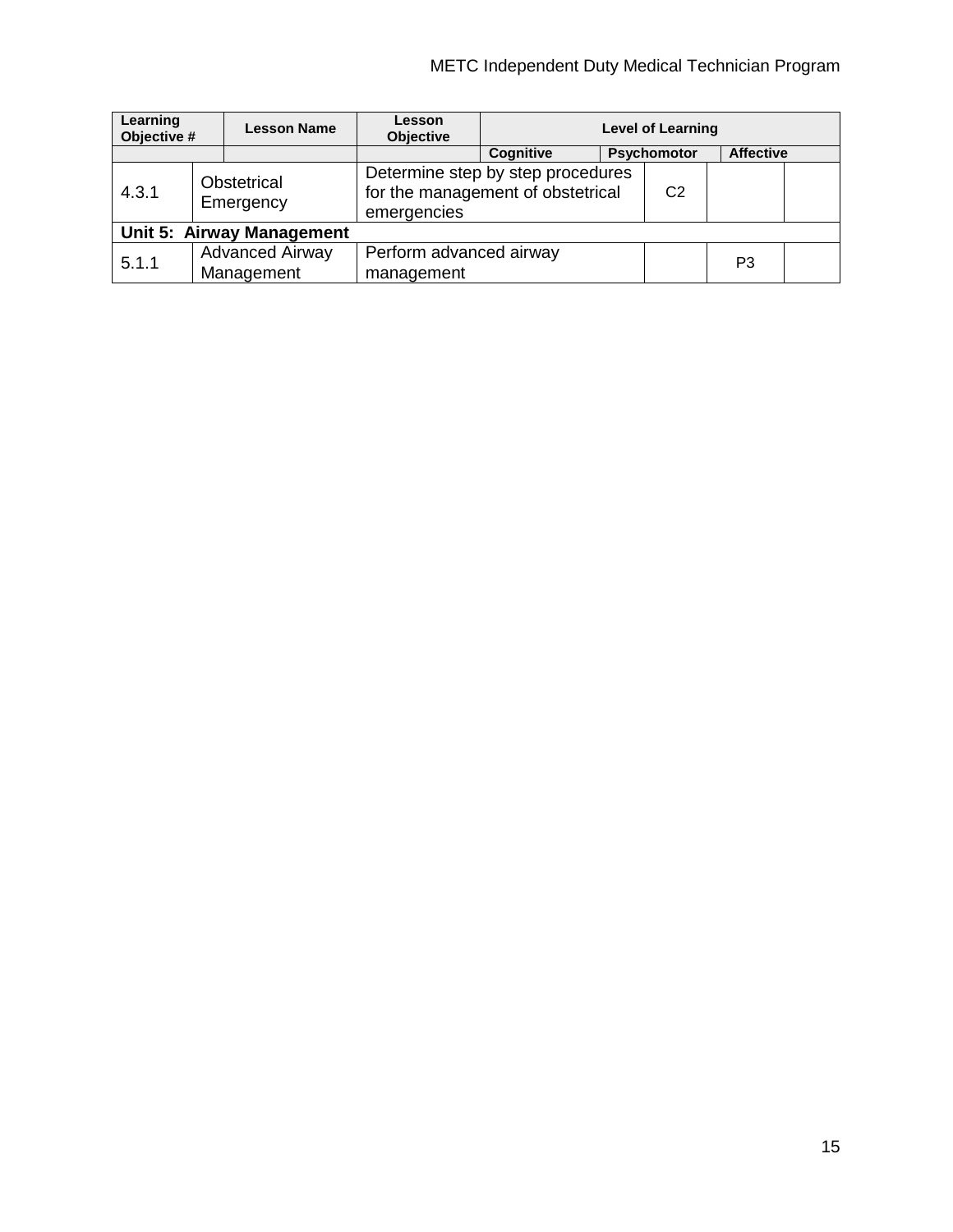#### **IDMT 202 Clinical Medicine**

#### **Course Description:**

Course provides pharmacology, basic laboratory assessments, and systemic review of signs, symptoms, and treatments of medical conditions likely to be encountered in military populations.

#### **Course Goals:**

To provide thorough understanding of the various medical disorders with respect to the human body systems and the techniques used to assess and treat each condition.

#### **Distribution of Contact Hours:**

| Unit #       | <b>Unit Title</b>            | <b>Did</b> | Lab/<br><b>Prac</b> | Clin | <b>WTest</b> | <b>PTest</b> | Other | Reg'd<br>Act. | <b>Total</b> |
|--------------|------------------------------|------------|---------------------|------|--------------|--------------|-------|---------------|--------------|
|              | Medication<br>Administration |            |                     |      |              |              |       |               |              |
| 2            | <b>Medical Laboratory</b>    |            |                     |      |              |              |       |               | ⌒            |
| 3            | Pharmacology                 | 15         |                     |      |              |              |       |               | 16           |
|              | <b>Patient Disorders</b>     | 143        |                     |      |              |              |       |               | 143          |
|              | <b>Written Test/Review</b>   |            |                     |      | 6            |              |       |               | 6            |
| <b>Total</b> |                              | 159        | c                   |      | 6            |              |       |               | 168          |

| Learning<br>Objective # | <b>Lesson Name</b>                           | Lesson<br><b>Objective</b> | <b>Level of Learning</b>                                     |                    |                |                  |  |  |
|-------------------------|----------------------------------------------|----------------------------|--------------------------------------------------------------|--------------------|----------------|------------------|--|--|
|                         |                                              |                            | Cognitive                                                    | <b>Psychomotor</b> |                | <b>Affective</b> |  |  |
|                         | <b>Unit 1: Medication Administration</b>     |                            |                                                              |                    |                |                  |  |  |
| 1.1.1                   | Medication                                   | Draw conclusions about     |                                                              |                    | C <sub>3</sub> |                  |  |  |
|                         | Administration                               |                            | medication administration                                    |                    |                |                  |  |  |
| 1.2.1                   | <b>IV Medication</b>                         |                            | Determine the appropriate<br>administration of IV medication | C <sub>2</sub>     |                |                  |  |  |
|                         | <b>Unit 2: Medical Laboratory</b>            |                            |                                                              |                    |                |                  |  |  |
| 2.1.1                   | Macro<br><b>Urinalysis</b>                   |                            | Perform macro urinalysis                                     |                    | P <sub>3</sub> |                  |  |  |
| 2.2.1                   | Rapid<br><b>Reagent Tests</b>                |                            | Perform rapid reagent tests                                  |                    | P <sub>3</sub> |                  |  |  |
|                         | Chemical                                     | Determine step by step     |                                                              |                    |                |                  |  |  |
| 2.3.1                   | <b>Blood</b>                                 |                            | procedures for the use of a                                  |                    | C <sub>2</sub> |                  |  |  |
|                         | Analyzer                                     |                            | portable chemical blood analyzer                             |                    |                |                  |  |  |
|                         | Unit 3: Pharmacology                         |                            |                                                              |                    |                |                  |  |  |
|                         | Commonly                                     |                            | Draw conclusions regarding the                               |                    |                |                  |  |  |
| 3.1.1                   | Used                                         | identification and use of  |                                                              |                    | C <sub>3</sub> |                  |  |  |
|                         | Medication                                   |                            | commonly used medication.                                    |                    |                |                  |  |  |
|                         | Maintenance                                  |                            | Draw conclusions regarding the                               |                    |                |                  |  |  |
| 3.2.1                   | of Medications                               |                            | accountability and maintenance                               |                    | C <sub>3</sub> |                  |  |  |
|                         |                                              | of medications             |                                                              |                    |                |                  |  |  |
|                         | Dispensing<br>Draw conclusions regarding the |                            |                                                              |                    |                |                  |  |  |
| 3.3.1                   | Criteria for                                 | dispensing criteria for    |                                                              |                    | C <sub>3</sub> |                  |  |  |
|                         | <b>Medications</b>                           | medications                |                                                              |                    |                |                  |  |  |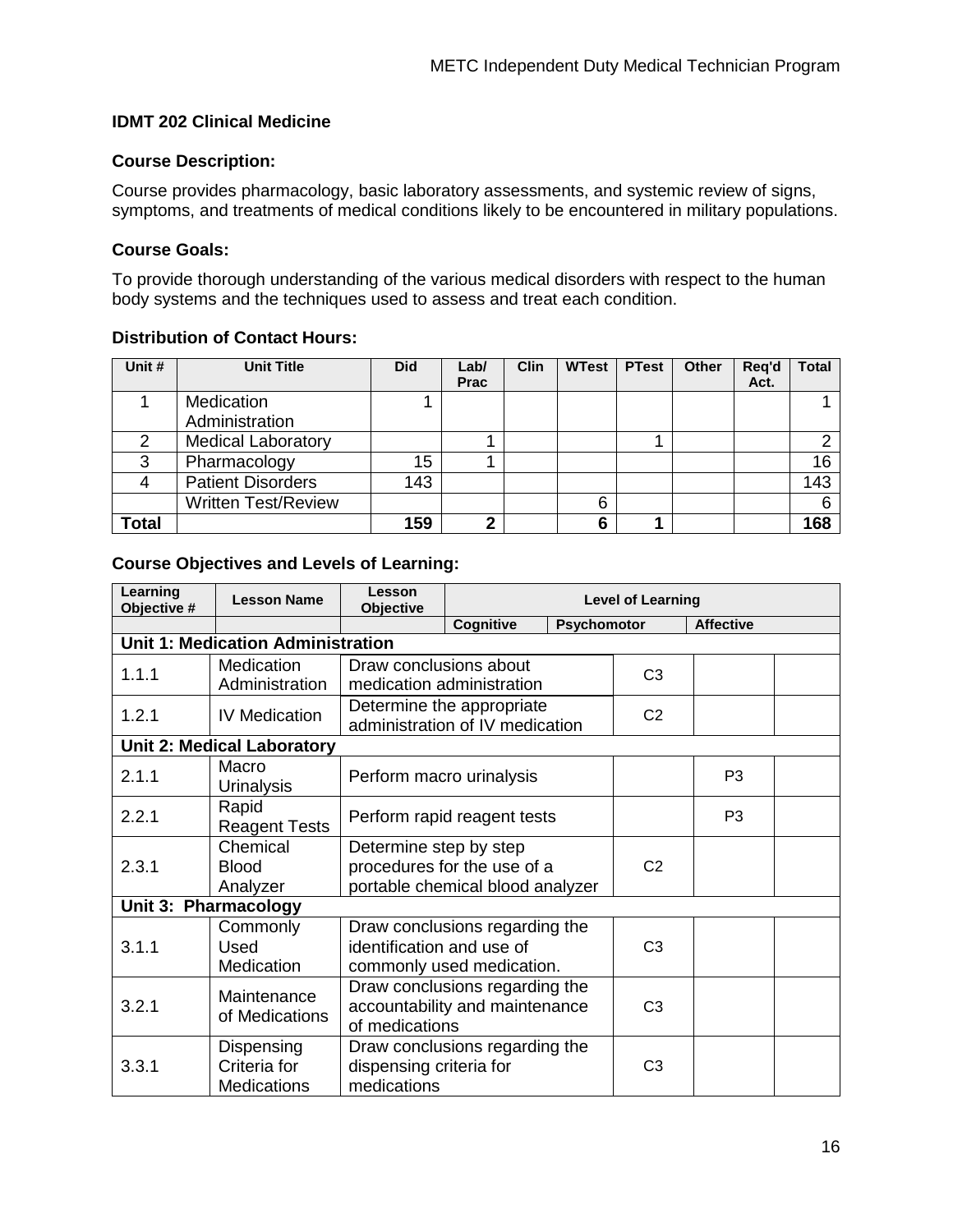| Learning<br>Objective # | <b>Lesson Name</b>                                 | Lesson<br><b>Objective</b>               |                                                                                                         |                    | <b>Level of Learning</b> |                  |  |
|-------------------------|----------------------------------------------------|------------------------------------------|---------------------------------------------------------------------------------------------------------|--------------------|--------------------------|------------------|--|
|                         |                                                    |                                          | Cognitive                                                                                               | <b>Psychomotor</b> |                          | <b>Affective</b> |  |
| 3.4.1                   | Prescription<br>Criteria for<br><b>Medications</b> | prescribing criteria for<br>medications. | Draw conclusions regarding the                                                                          | C <sub>3</sub>     |                          |                  |  |
| 3.5.1                   | Controlled<br>Medication<br>Inventory              | inventory of controlled<br>medications   | Draw conclusions regarding the                                                                          | C <sub>3</sub>     |                          |                  |  |
| 3.6.1                   | Maintain AF<br>579                                 | maintain AF 579                          | Demonstrate how to properly                                                                             |                    | P3                       |                  |  |
|                         | <b>Unit 4: Patient Disorders</b>                   |                                          |                                                                                                         |                    |                          |                  |  |
| 4.1.1                   | Physiologic<br><b>Body Systems</b>                 | various physiologic body<br>systems.     | Draw conclusions about common<br>and life threatening patient<br>disorders associated with the          |                    | C <sub>3</sub>           |                  |  |
| 4.2.1                   | Psychological<br><b>Disorders</b>                  | disorders                                | Identify the relationship between<br>basic facts and general principles<br>with regard to psychological |                    | C <sub>2</sub>           |                  |  |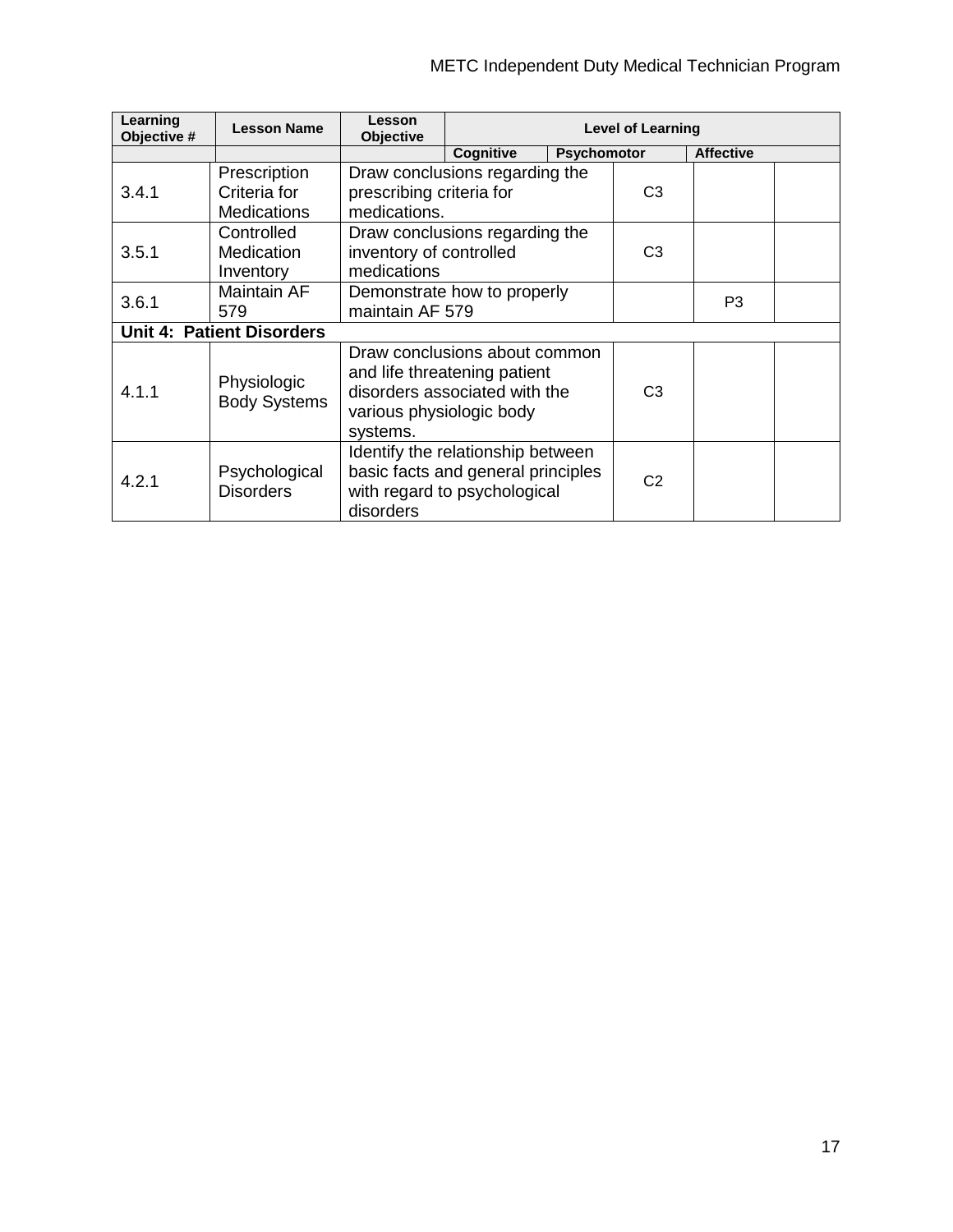#### **IDMT 301 Clinical Applications**

#### **Course Description:**

Provides students with hands-on training and evaluation in an acute care setting under the purview of a licensed medical provider

#### **Course Goals:**

To provide direct oversight and assessment of each student while examining and treating patients.

#### **Distribution of Contact Hours:**

| Unit #       | <b>Unit Title</b>            | Did    | Lab/<br>Prac | Clin | <b>WTest</b> | <b>PTest</b> | <b>Other</b> | Rea'd<br>Act. | <b>Total</b> |
|--------------|------------------------------|--------|--------------|------|--------------|--------------|--------------|---------------|--------------|
|              | <b>Clinical Applications</b> | 6      | 60           |      |              | 60           |              |               | 126          |
| <b>Total</b> |                              | c<br>O | 60           |      |              | 60           |              |               | 126          |

| Learning<br>Objective #              | <b>Lesson Name</b>     |  | <b>Lesson</b><br><b>Objective</b> |                                                            | <b>Level of Learning</b> |  |  |  |  |
|--------------------------------------|------------------------|--|-----------------------------------|------------------------------------------------------------|--------------------------|--|--|--|--|
|                                      |                        |  |                                   | <b>Cognitive</b><br><b>Affective</b><br><b>Psychomotor</b> |                          |  |  |  |  |
| <b>Unit 1: Clinical Applications</b> |                        |  |                                   |                                                            |                          |  |  |  |  |
| 1.1.1                                | <b>Medical History</b> |  |                                   | Obtain and record medical histories<br>P3                  |                          |  |  |  |  |
| 1.2.1                                | <b>Treatment Plans</b> |  | plans                             | Formulate diagnosis and treatment                          |                          |  |  |  |  |